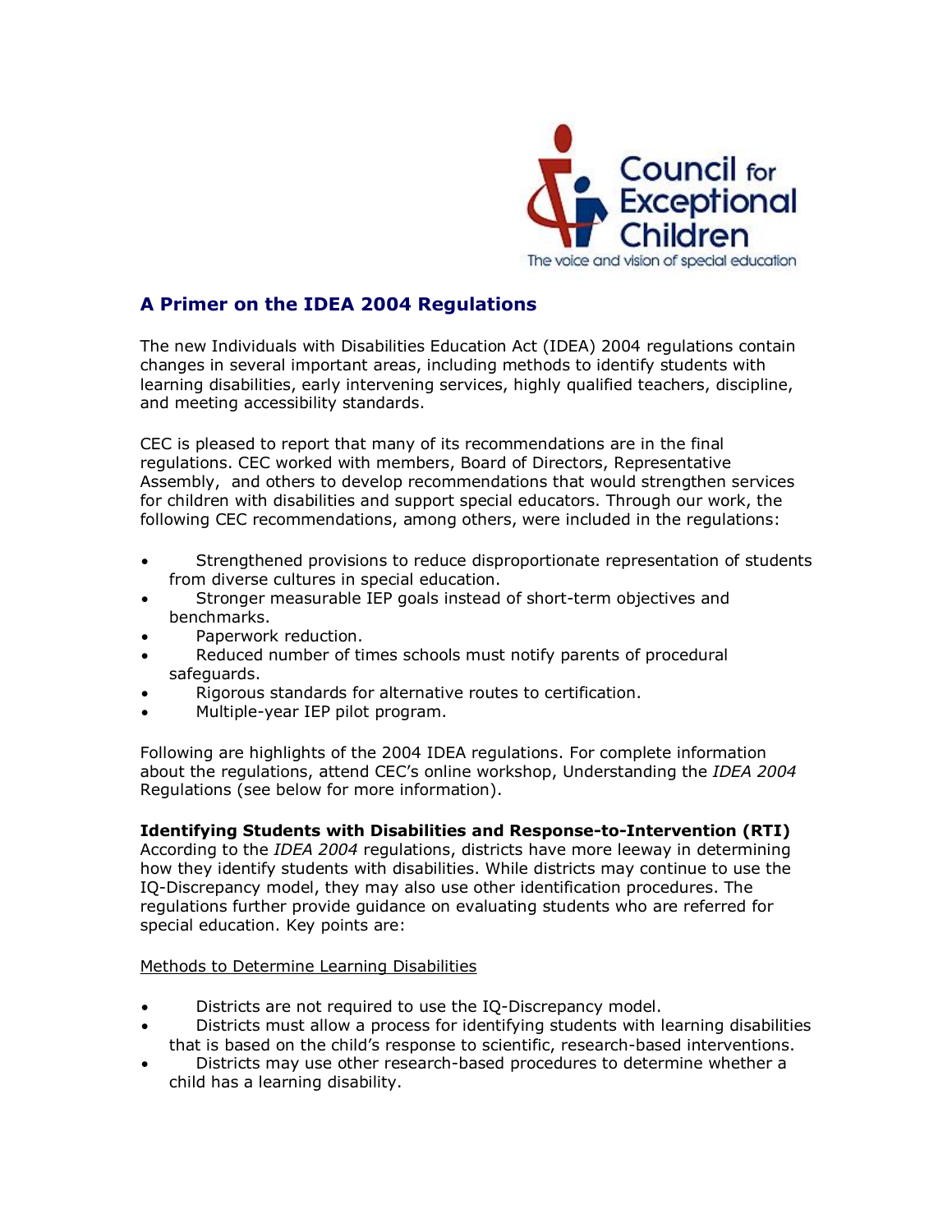# Comprehensive Evaluation for Identifying Learning Disabilities

- RTI does not replace a comprehensive evaluation.
- When evaluating students for learning disabilities, educators must use a variety of data-gathering tools and strategies, even if they are using RTI.
- Educators cannot rely on a single procedure as the sole criterion for determining eligibility for special education.
- · Each state must develop criteria to determine whether a child has a disability.

# **Early Intervening Services (EIS)**

Under *IDEA 2004*, districts can develop "early intervening services" for students in grades K-12. These services are provided for students who have not been identified as needing special education but who require academic or behavioral support to succeed in general education classes. The emphasis for these services is for students in  $K-3$ .

EIS reduces the need to determine that a child has a disability before providing support. Also, districts may use up to 15 percent of their special education monies to develop and implement EIS. The *IDEA 2004* regulations further specify that:

- · EIS provides for educational and behavioral evaluations, services, supports, and scientifically-based literacy instruction, as well as professional development.
- · Districts that experience substantial disproportionate representation must use the maximum amount of funds to provide EIS, particularly for groups that were significantly over-identified for special education.
- · At any time, a child can be referred for evaluation and the right to a free, appropriate public education.
- · Children previously identified as disabled can receive EIS.
- · EIS may not be used to delay the evaluation of a child suspected of having a disability.
- School districts must report to the state annually the number of students who receive EIS and the number of students who receive special education after receiving EIS.

# **IEPs**

The *IDEA 2004* regulations specify changes to IEPs that make them more relevant to student progress and reduce paperwork:

IEP Goals, Performance Levels, Progress Reports, and Assessments

- IEPs must include a statement of the child's present levels of academic achievement and functional performance.
- · Measurable goals statements must include academic and functional goals. (The 1997 regulations included benchmarks and short-term objectives.)
- States can continue to use benchmarks and short-term objectives for all students, but they must inform their districts and the U.S. Department of Education.
- Benchmarks and short-term objectives are required for children who take alternate assessments.
- · IEPs must tell how the child's progress will be measured and when periodic reports on the child's progress will be provided. (The 1997 regulations said reports on the progress of children with disabilities must offered as often as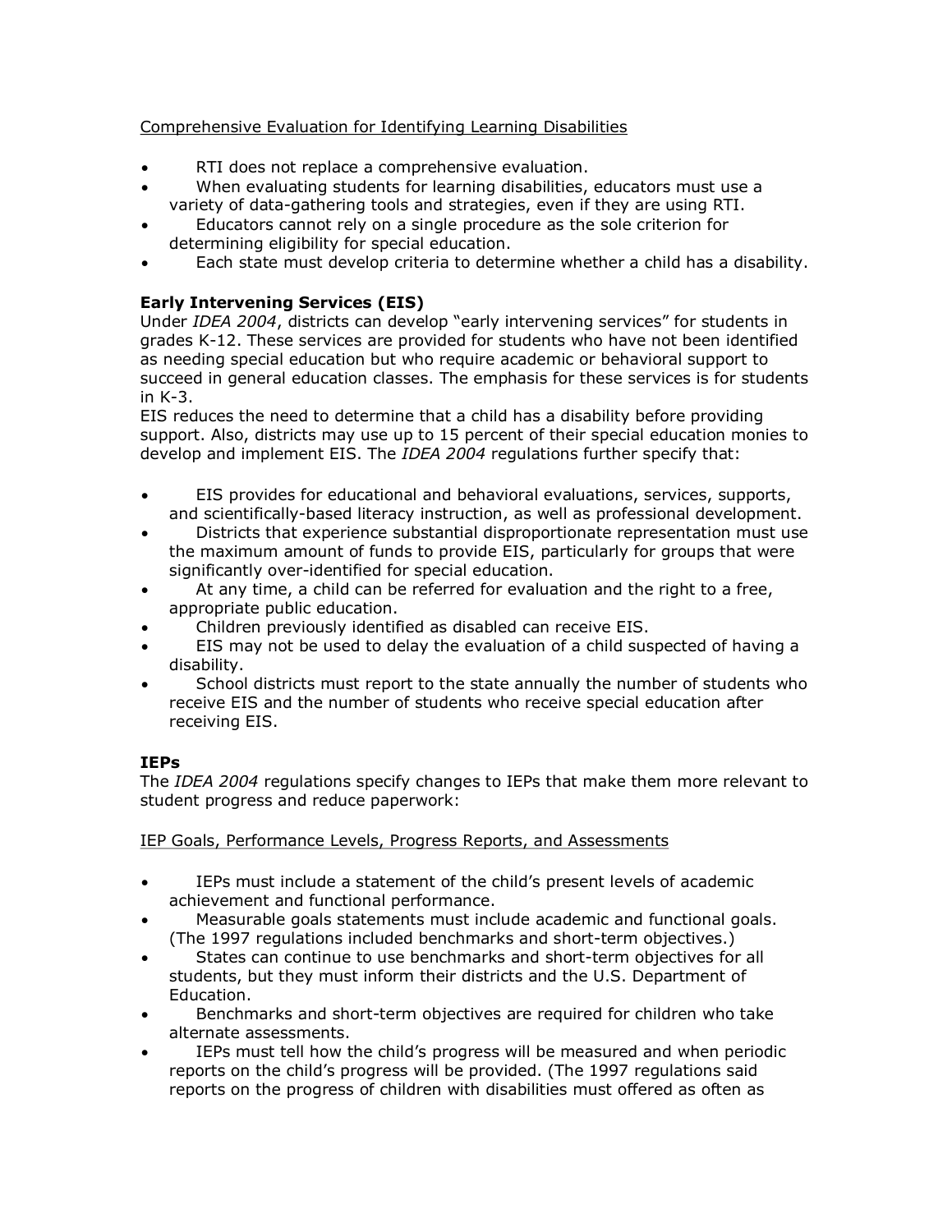parents were informed of the progress of non-disabled students.)

- · If the IEP team decides the child will take an alternate assessment, it must include in the IEP a statement of why the child cannot participate in general education assessments and why the alternate assessment selected is appropriate for the child.
- · An initial evaluation must be conducted within 60 days of receiving parental consent for evaluation or within the timeframe the state established (if the state established this timeframe).

# Transition

- Transition services must be included in the IEP when a child is 16 or younger. (Previously, the mandatory age was 14.)
- When the IEP team meets to discuss the child's post-secondary goals and transition services, the child must be invited to the meeting. If he or she does not attend, the child's interests must be considered.
- Measurable post-secondary goals must be developed for each student based on age appropriate transition assessments related to his or her training, education, employment, and independent living skills.

# IEP Meetings

- All team members are not required to attend an IEP team meeting if:
	- 1. The area discussed isn't being modified.
	- 2. The parents and school agree in writing.
	- 3. Written information is shared before the meeting.
- · If the child's parents and school agree, changes can be made to an IEP without convening an IEP meeting.
- If changes are made to a child's IEP without a meeting, the IEP team must be informed of the changes.

# Student Transfers

- When students transfer to another public school, whether in-state or out-ofstate, schools must share the IEP to ensure it is implemented and the child receives FAPE.
- The schools must provide comparable services.
- The student's new school must have the opportunity to develop a new IEP.

# **Highly Qualified Teachers**

Special education teachers must meet the highly qualified definition specified in *IDEA 2004*. The basic requirement for highly qualified status is that teachers must obtain full state certification as a special education teacher or pass the state's special education teacher licensing exam and hold a license to teach in the state. Further guidelines on highly qualified teachers are:

# Public School Special Education Teachers

Special education teachers who teach core academic subjects must hold a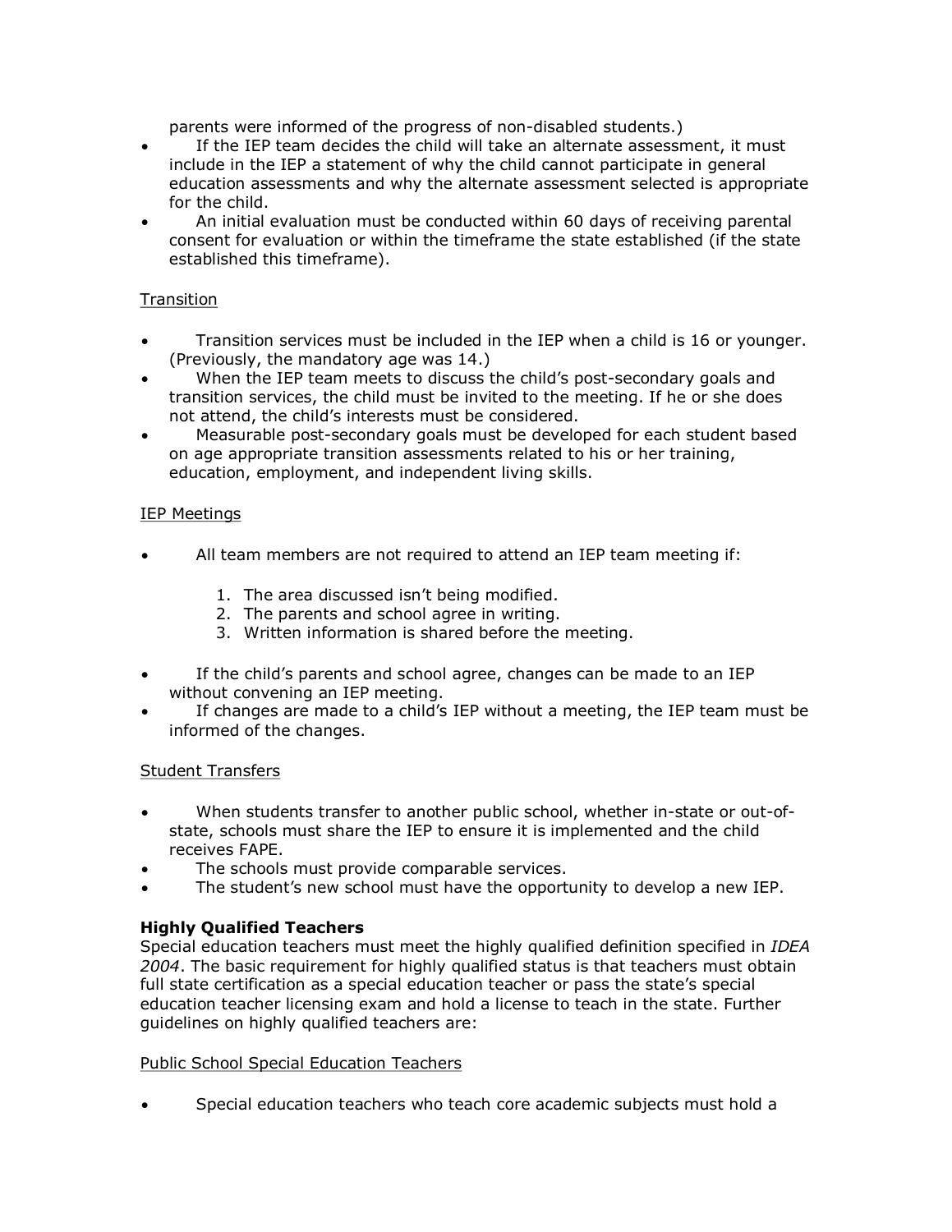special education certificate or license, hold a minimum of a bachelor's degree, and demonstrate subject-matter competency in each subject taught.

- · Special education teachers who teach to alternate achievement standards must meet the No Child Left Behind Act (NCLB) standards for elementary, middle, or secondary school teachers or meet the NCLB requirements for elementary teachers and have subject matter knowledge appropriate to the level of instruction needed to teach to the alternative achievement standards.
- · To establish subject matter competency, states can establish a separate HOUSSE for special education teachers and may provide single HOUSSE evaluations that cover multiple subjects. (HOUSSE stands for High, Objective, Uniform State Standard of Evaluation. HOUSSE is a system by which the state can determine that an experienced teacher has subject matter competency. For teachers to be deemed highly qualified, they may need to be licensed in the core subjects they teach, complete professional development, meet observation criteria, take a test(s), or comply with a combination of these methods. Some states have developed one test that covers multiple subjects.)

#### Alternative Routes to Certification

- Teachers seeking alternative routes to certification are deemed highly qualified if they:
	- o Receive high quality professional development that is sustained, intensive, and classroom-focused.
	- o Receive intensive supervision with structured guidance and regular ongoing support or a teacher mentor program.
	- o Assume the functions of a teacher only for specified period of time that does not exceed three years.
	- o Demonstrate satisfactory progress toward states' full certification.

# Charter School Special Education Teachers

· Teachers must meet the certification and licensing requirements of the state's public charter school law.

#### Private School Special Education Teachers

· Highly qualified teacher requirements do not apply to teachers in private elementary and secondary schools.

#### **Discipline**

The *IDEA 2004* regulations expand the school's discretion as well as give additional guidance on disciplining students with disabilities. Some of the topics the regulations address include change of placement, the school's basis of knowledge of a disability, and manifestation determination.

#### Change of Placement

- School personnel have new authority to consider unique circumstances on a case-by-case basis when determining whether a placement change is appropriate for a child with a disability who violates a code of student conduct.
- The school's ability to move a child to an interim alternative educational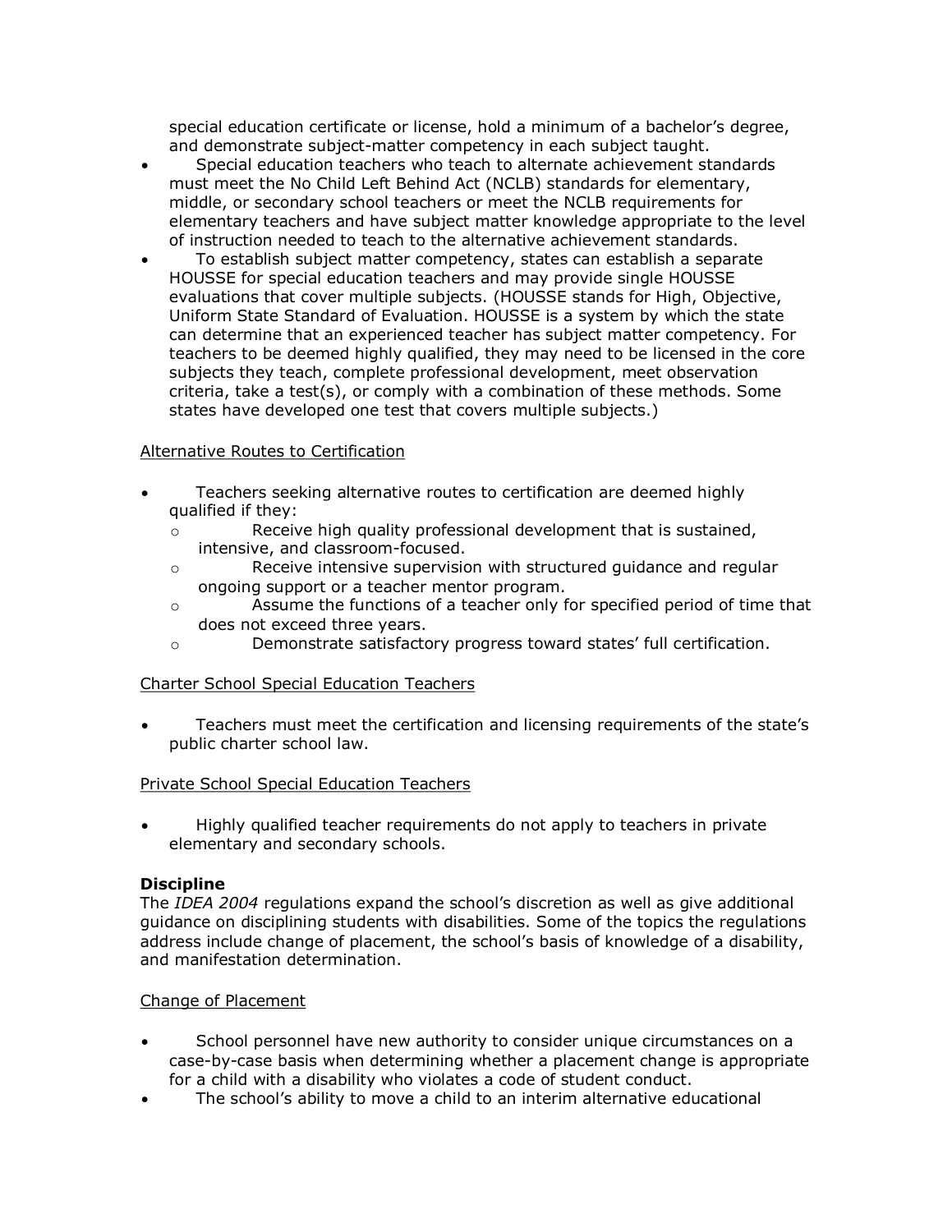setting for up to 45 school days for inflicting serious bodily injury is expanded.

- · If a child's removal from his or her present educational setting is a change of placement, the IEP team determines appropriate services for the child.
- The IEP team determines the child's interim alternative educational setting for services when
	- o The change in placement is for more than 10 consecutive school days and the behavior is not a manifestation of the disability.
	- o The removal is a change of placement.
	- o The removal for special circumstances is related to drugs, weapons, or serious bodily injury.
- School personnel, including at least one of the child's teachers, determine the extent to which services are needed.
- The school district must notify parents if their child is removed from his or her current placement.

# Manifestation Determination

- New standards for manifest determination state that the child's conduct is a manifestation of his or her disability if the
	- o District, parent, and IEP team members determine the conduct was caused by or had a direct and substantial relationship to the disability or
- The conduct was the direct result of the district's failure to implement the IEP.

# School's Knowledge of a Disability

- · Protections for children for whom the "basis of knowledge" is insufficient to determine eligibility for special education are expanded: A child who has not been determined to be eligible for special education and has violated a code of student conduct has all the IDEA protections if the school knew the child had a disability before he or she committed the behavior. A school is deemed to know the child had a disability if:
	- o The child's parent expressed concern in writing that the child needed special education to supervisory personnel or the child's teacher.
	- o The child's parent requested an evaluation of the child.
	- o The child's teacher or other district personnel expressed specific concerns about the child's behavior patterns to the director of special education or other supervisory personnel.
- · Establishes exceptions to the school's "basis of knowledge:" A school would not have knowledge of the child's disability if
	- o The child's parent has not allowed an evaluation of the child or has refused special education services or
	- o The child has been evaluated and determined not to have a disability.

# **Accessible Instructional Materials for Children with Disabilities**

Under IDEA, public schools must provide children with disabilities with timely access to appropriate and accessible instructional materials. This ensures children with disabilities receive FAPE and enables them to participate in the general education curriculum as specified in their IEPs. The *IDEA 2004* regulations state that:

· States must adopt the National Instructional Materials Accessibility Standards, which were published on July 19, 2006.